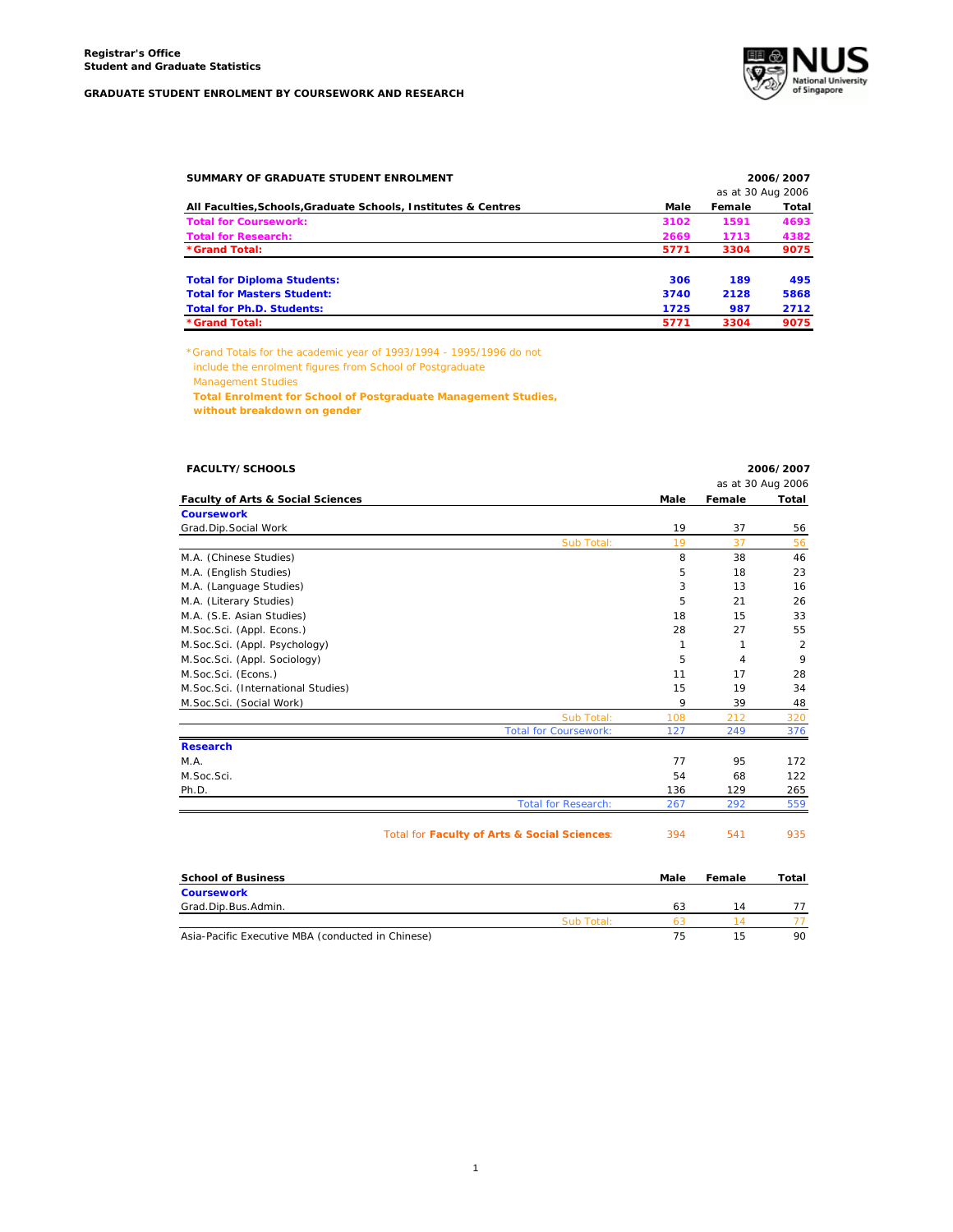

| I.M.B.A.                                                       |                                       | 8                   | 9            |       |
|----------------------------------------------------------------|---------------------------------------|---------------------|--------------|-------|
| M.B.A.                                                         |                                       | 306                 | 119          |       |
| M.B.A. (for Senior Executives)                                 |                                       | 56                  | 14           |       |
| M.Sc. (Asia Pacific Human Resource Mgt.)                       |                                       | 0                   | $\mathbf{1}$ |       |
| M.Sc. (Management)                                             |                                       | $\mathbf{1}$        | $\mathbf 0$  |       |
| UCLA-NUS EMBA                                                  |                                       | 40                  | 11           |       |
|                                                                | Sub Total:                            | 486                 | 169          |       |
|                                                                | <b>Total for Coursework:</b>          | 549                 | 183          |       |
| <b>Research</b>                                                |                                       |                     |              |       |
| M.Sc. (Business)                                               |                                       | 0<br>$\overline{4}$ | 1<br>8       |       |
| M.Sc. (Mgt.)<br>Ph.D.                                          |                                       | 28                  | 43           |       |
|                                                                | <b>Total for Research:</b>            | 32                  | 52           |       |
|                                                                | <b>Total for School of Business:</b>  | 581                 | 235          |       |
|                                                                |                                       |                     |              |       |
| <b>School of Computing</b><br><b>Coursework</b>                |                                       | Male                | Female       | Total |
|                                                                |                                       |                     |              |       |
| M.Comp.                                                        | <b>Total for Coursework:</b>          | 108<br>108          | 34<br>34     |       |
| <b>Research</b>                                                |                                       |                     |              |       |
| Graduate Programme                                             |                                       | 60                  | 21           |       |
| M.Sc.                                                          |                                       | 20                  | 5            |       |
| Ph.D.                                                          |                                       | 150                 | 53           |       |
|                                                                | <b>Total for Research:</b>            | 230                 | 79           |       |
|                                                                | <b>Total for School of Computing:</b> | 338                 | 113          |       |
| <b>Faculty of Dentistry</b>                                    |                                       | Male                | Female       | Total |
| <b>Coursework</b>                                              |                                       |                     |              |       |
| M.D.S. (Endodontics)                                           |                                       | 3                   | 3            |       |
| M.D.S. (Oral & Maxillofacial Surg.)                            |                                       | 5                   | $\mathbf{1}$ |       |
| M.D.S. (Orthodontics)                                          |                                       | 5                   | 8            |       |
| M.D.S. (Periodontology)                                        |                                       | $\overline{4}$      | $\mathbf{1}$ |       |
| M.D.S. (Prosthodontics)                                        |                                       | 5                   | $\mathbf{1}$ |       |
|                                                                | Sub Total:                            | 22                  | 14           |       |
| <b>Research</b>                                                | <b>Total for Coursework:</b>          | 22                  | 14           |       |
| M.Sc.                                                          |                                       | 6                   | 10           |       |
| Ph.D.                                                          |                                       | 8                   | 7            |       |
|                                                                | <b>Total for Research:</b>            | 14                  | 17           |       |
|                                                                | Total for Faculty of Dentistry:       | 36                  | 31           |       |
|                                                                |                                       |                     |              |       |
| <b>School of Design &amp; Environment</b><br><b>Coursework</b> |                                       | Male                | Female       | Total |
| M.A. (Urban Design)                                            |                                       | 6                   | 4            |       |
| M.Arch.                                                        |                                       | 45                  | 44           |       |
| M.Sc. (Bldg.Sc.)                                               |                                       | 22                  | 17           |       |
| M.Sc. (Construction Law & Arbitration)                         |                                       | 24                  | 6            |       |
| M.Sc. (Construction Law & Dispute Resolution)                  |                                       | 21                  | 4            |       |
| M.Sc. (Env.Mgt.)                                               |                                       | 17                  | 23           |       |
| M.Sc. (Project Mgt.)                                           |                                       | 52                  | 37           |       |
| M.Sc. (Real Estate)                                            |                                       | 25                  | 23           |       |
| <b>Research</b>                                                | <b>Total for Coursework:</b>          | 212                 | 158          |       |
| M.A. (Arch.)                                                   |                                       | $\overline{7}$      | 9            |       |
| M.A. (Industrial Design)                                       |                                       | $\overline{2}$      | $\mathbf{1}$ |       |
| M.Sc. (Building)                                               |                                       | $\overline{7}$      | 5            |       |
| M.Sc. (Estate Management)                                      |                                       | 8                   | 10           |       |
| NUS-DTU Joint Ph.D.                                            |                                       | 3                   | $\mathsf O$  |       |
|                                                                |                                       | 32                  | 20           |       |
|                                                                |                                       |                     |              |       |
| Ph.D.                                                          | <b>Total for Research:</b>            | 59                  | 45           |       |

| Male | Female | Total |
|------|--------|-------|
|      |        |       |
| 13   |        | 18    |
|      |        |       |
|      |        |       |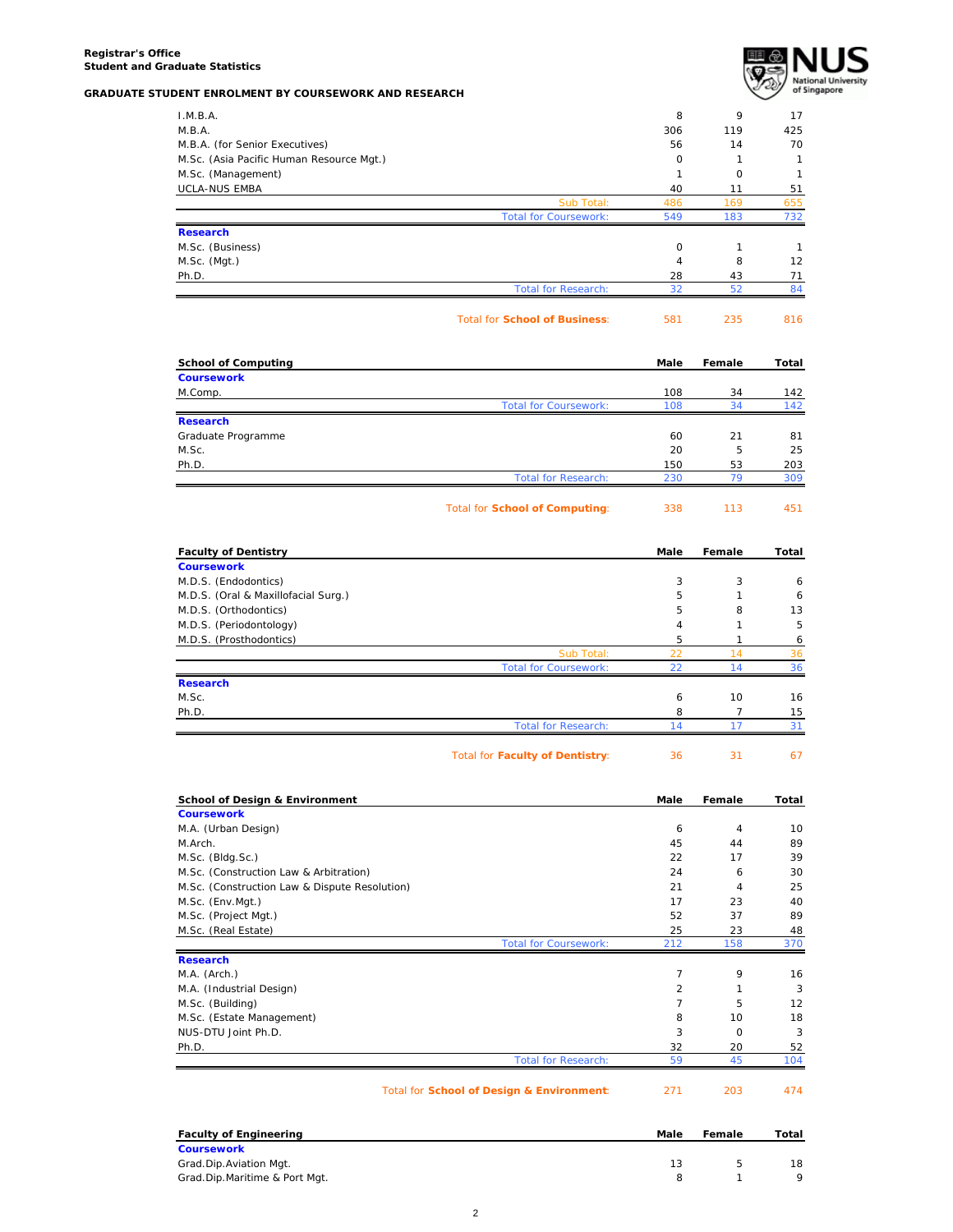

|                                                | Sub Total:                               | 21          | 6              | 27             |
|------------------------------------------------|------------------------------------------|-------------|----------------|----------------|
| M.Sc. (Chem. Eng.)                             |                                          | 21          | 23             | 44             |
| M.Sc. (Civil Eng.)                             |                                          | 66          | 33             | 99             |
| M.Sc. (Elect. Eng.)                            |                                          | 148         | 64             | 212            |
| M.Sc. (Env. Eng.)                              |                                          | 29          | 16             | 45             |
| M.Sc. (Geotec)                                 |                                          | 5           | $\overline{2}$ | $\overline{7}$ |
| M.Sc. (Ind. & Sys. Eng.)                       |                                          | 150         | 59             | 209            |
| M.Sc. (IP Management)                          |                                          | 12          | 5              | 17             |
| M.Sc. (Mat'l Sc. & Eng.)                       |                                          | 40          | 20             | 60             |
| M.Sc. (Mech. Eng.)                             |                                          | 78          | 10             | 88             |
| M.Sc. (Mechatronics)                           |                                          | 42          | 14             | 56             |
| M.Sc. (MOT)                                    |                                          | 72          | 19             | 91             |
| M.Sc. (SDM)                                    |                                          | 10          | 1              | 11             |
| M.Sc. (SHE)                                    |                                          | 38          | 21             | 59             |
| M.Sc. (Transp. Sys. & Mgt.)                    |                                          | 13          | 7              | 20             |
| MTD (Embedded Systems)                         |                                          | 18          | 4              | 22             |
| MTD (Mechatronics)                             |                                          | 9           | 1              | 10             |
| MTD (Rapid Product Development)                |                                          | 7           | 3              | 10             |
| NUS-UIUC M.Sc. (Chem. Eng.)                    |                                          | 1           | 2              | 3              |
|                                                | Sub Total:                               | 759         | 304            | 1063           |
|                                                | <b>Total for Coursework:</b>             | 780         | 310            | 1090           |
| <b>Research</b>                                |                                          |             |                |                |
| M.Eng.                                         |                                          | 252         | 79             | 331            |
| NUS-SUPELEC Joint Ph.D.                        |                                          | 3           | 0              | 3              |
| NUS-TU/E Joint Ph.D.                           |                                          | 15          | 5              | 20             |
| NUS-UIUC Joint Ph.D.                           |                                          | 5           | 3              | 8              |
| Ph.D.                                          | <b>Total for Research:</b>               | 801<br>1076 | 294<br>381     | 1095<br>1457   |
|                                                |                                          |             |                |                |
|                                                |                                          |             |                |                |
|                                                | <b>Total for Faculty of Engineering:</b> | 1856        | 691            | 2547           |
| <b>Faculty of Law</b>                          |                                          | Male        | Female         | Total          |
| <b>Coursework</b>                              |                                          |             |                |                |
| Grad.Dip.Sing. Law                             |                                          | 30          | 42             | 72             |
|                                                | Sub Total:                               | 30          | 42             | 72             |
| LL.M.                                          |                                          | 5           | 6              | 11             |
| LL.M. (Corporate & Financial Services Law)     |                                          | 9           | 20             | 29             |
| LL.M. (Intellectual Property & Technology Law) |                                          | 5           | 9              | 14             |
| LL.M. (International & Comparative Law)        |                                          | 3           | 4              | $\overline{7}$ |
| LL.M. (International Business Law)             |                                          | 18          | 38             | 56             |
|                                                | Sub Total:                               | 40          | 77             | 117            |
|                                                | Total for Coursework:                    | 70          | 119            | 189            |
| <b>Research</b>                                |                                          |             |                |                |
| Graduate Programme                             |                                          | 5           | 6              | 11             |
| LL.M.                                          |                                          | 6           | $\overline{7}$ | 13             |
| Ph.D.                                          |                                          | 7           | 4              | 11             |
|                                                | <b>Total for Research:</b>               | 18          | 17             | 35             |
|                                                | Total for Faculty of Law:                | 88          | 136            | 224            |
| Lee Kuan Yew School of Public Policy           |                                          | Male        | Female         | Total          |
| <b>Coursework</b>                              |                                          |             |                |                |
| M.P.A.                                         |                                          | 45          | 33             | 78             |
| M.P.M.                                         |                                          | 20          | $\overline{7}$ | 27             |
| M.P.P.                                         | <b>Total for Coursework:</b>             | 58<br>123   | 58<br>98       | 116<br>221     |

Total for Lee Kuan Yew School of Public Policy: 123 98 221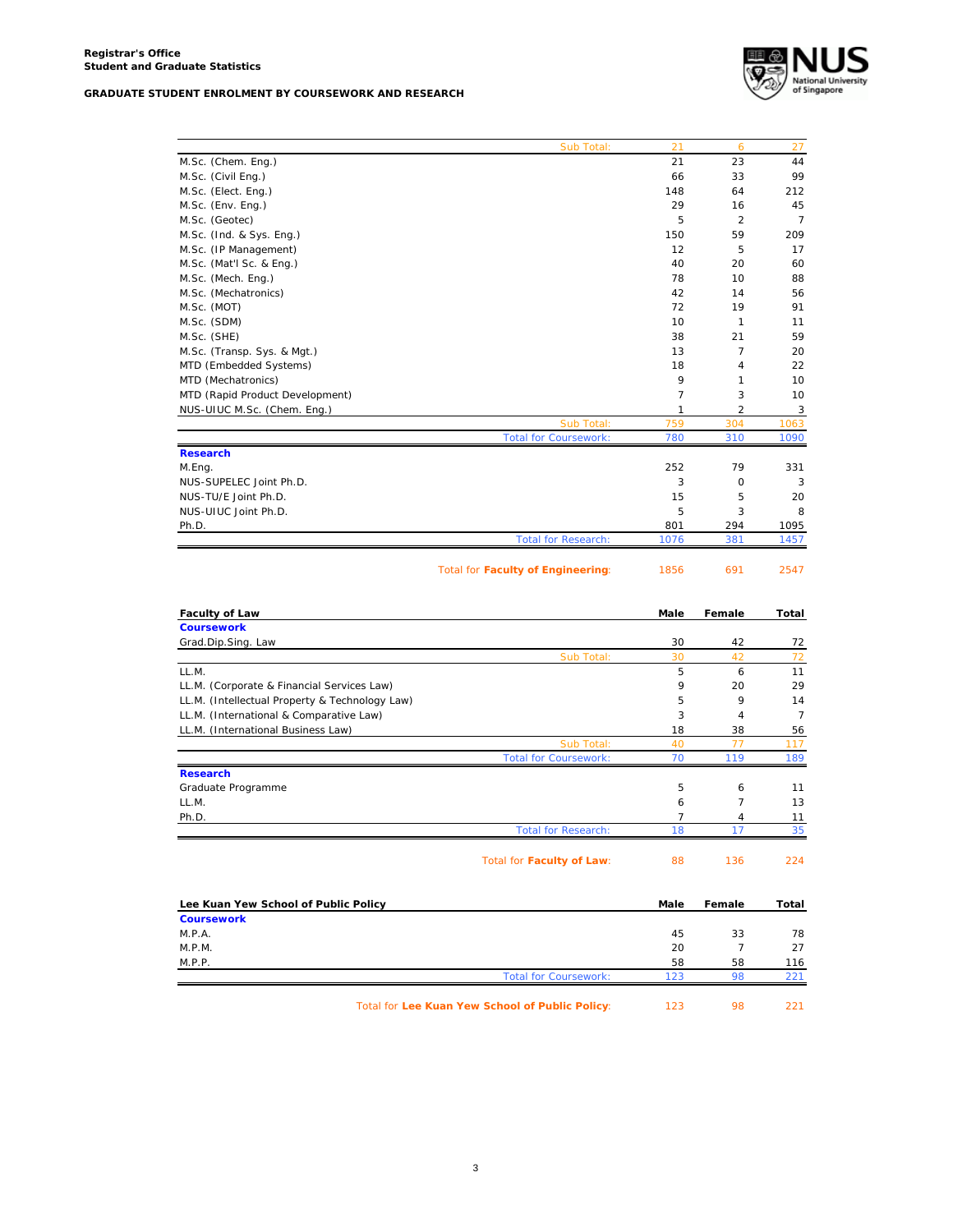

| <b>Faculty of Science</b>             |                                      | Male           | Female         | Total          |
|---------------------------------------|--------------------------------------|----------------|----------------|----------------|
| <b>Coursework</b>                     |                                      |                |                |                |
| M.Pharm. (Clinical Pharmacy)          |                                      | 2              | $\overline{7}$ | 9              |
| Joint M.Sc. in Industrial Chemistry   |                                      | 17             | 15             | 32             |
| M.Sc. (Appl. Physics)                 |                                      | 10             | 3              | 13             |
| M.Sc. (CHM)                           |                                      | 20             | 12             | 32             |
| M.Sc. (Financial Engineering)         |                                      | 166            | 40             | 206            |
| M.Sc. (Mathematics)                   |                                      | 13             | 6              | 19             |
| M.Sc. (Physics)                       |                                      | 9              | $\mathbf 0$    | 9              |
| M.Sc. (Statistics)                    |                                      | 17             | 19             | 36             |
|                                       | Sub Total:                           | 254            | 102            | 356            |
|                                       | <b>Total for Coursework:</b>         | 254            | 102            | 356            |
| <b>Research</b>                       |                                      |                |                |                |
| Graduate Programme                    |                                      | 255            | 198            | 453            |
| M.Sc.                                 |                                      | 25             | 14             | 39             |
| M.Sc. (Pharm.)                        |                                      | $\circ$        | $\overline{2}$ | $\overline{2}$ |
| Ph.D.                                 |                                      | 262            | 207            | 469            |
|                                       | <b>Total for Research:</b>           | 542            | 421            | 963            |
|                                       | <b>Total for Faculty of Science:</b> | 796            | 523            | 1319           |
| Yong Loo Lin School of Medicine       |                                      | Male           | Female         | Total          |
| <b>Coursework</b>                     |                                      |                |                |                |
| Grad.Dip. Family Med.                 |                                      | 29             | 17             | 46             |
| Grad.Dip. Family Practice Dermatology |                                      | 19             | 12             | 31             |
| Grad.Dip. Geriatric Med.              |                                      | 20             | 14             | 34             |
| Grad.Dip. Occup.Med.                  |                                      | 9              | 1              | 10             |
|                                       | Sub Total                            | 77             | 44             | 121            |
| M.Med. (Anaesthesia)                  |                                      | 10             | $\overline{7}$ | 17             |
| M.Med. (Diagnostic Radiology)         |                                      | 8              | 4              | 12             |
| M.Med. (Emergency Medicine)           |                                      | 55             | 35             | 90             |
| M.Med. (Family Medicine)              |                                      | 32             | 24             | 56             |
| M.Med. (Internal Medicine)            |                                      | 57             | 20             | 77             |
| M.Med. (Obst. & Gynae.)               |                                      | $\overline{7}$ | 6              | 13             |
| M.Med. (OM)                           |                                      | $\circ$        | 4              | 4              |
| M.Med. (Ophthalmology)                |                                      | 11             | 6              | 17             |
| M.Med. (Orthopaedic Surgery)          |                                      | 6              | $\mathbf 0$    | 6              |
| M.Med. (Otorhinolaryngology)          |                                      | 3              | 1              | 4              |
| M.Med. (Paediatrics)                  |                                      | 15             | 5              | 20             |
| M.Med. (PH)                           |                                      | $\overline{2}$ | 5              | $\overline{7}$ |
| M.Med. (Psychiatry)                   |                                      | 12             | 4              | 16             |
| M.Med. (Surgery)                      |                                      | 25             | $\overline{4}$ | 29             |
|                                       | Sub Total:                           | 243            | 125            | 368            |
|                                       | <b>Total for Coursework:</b>         | 320            | 169            | 489            |
| <b>Research</b>                       |                                      |                |                |                |
| Graduate Programme                    |                                      | 131            | 150            | 281            |
| Joint M.Sc. in ID, VAC and DD         |                                      | 4              | 3              | 7              |
| M.D.                                  |                                      | 12             | 3              | 15             |
| M.Sc.                                 |                                      | 15             | 30             | 45             |
| M.Sc. (Clinical Science)              |                                      | 5              | $\overline{2}$ | 7              |
| NUS-KI Joint Ph.D.                    |                                      | 15             | 16             | 31             |
| Ph.D.                                 |                                      | 126            | 120            | 246            |
|                                       | <b>Total for Research:</b>           | 308            | 324            | 632            |
|                                       |                                      |                |                |                |

Total for **Yong Loo Lin School of Medicine**: 628 493 1121

| <b>GRADUATE SCHOOLS</b>             |                              |      |                   | 2006/2007 |
|-------------------------------------|------------------------------|------|-------------------|-----------|
|                                     |                              |      | as at 30 Aug 2006 |           |
| <b>Institute of Systems Science</b> |                              | Male | Female            | Total     |
| <b>Coursework</b>                   |                              |      |                   |           |
| Grad.Dip.Systems Analysis           |                              | 45   | 45                | 90        |
|                                     | Sub Total:                   | 45   | 45                | 90        |
| M.Tech. (Knowledge Eng.)            |                              | 91   | 19                | 110       |
| M.Tech. (Software Eng.)             |                              | 240  | 33                | 273       |
|                                     | Sub Total:                   | 331  | 52                | 383       |
|                                     | <b>Total for Coursework:</b> | 376  | 97                | 473       |
|                                     |                              |      |                   |           |

Total for **Institute of Systems Science**: 376 97 473